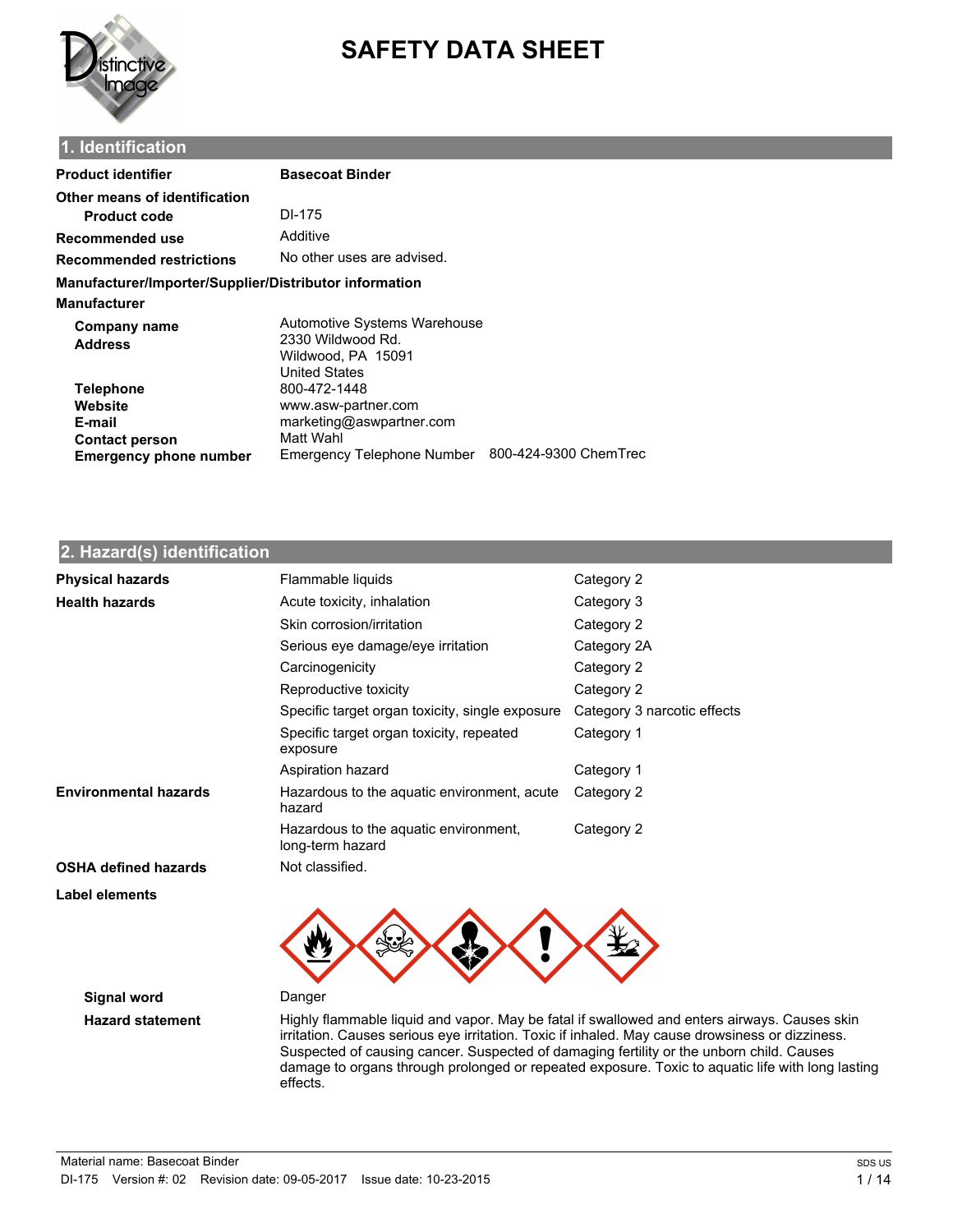| <b>Precautionary statement</b>               |                                                                                                                                                                                                                                                                                                                                                                                                                                                                                                                                                                                                                                                                                                                          |
|----------------------------------------------|--------------------------------------------------------------------------------------------------------------------------------------------------------------------------------------------------------------------------------------------------------------------------------------------------------------------------------------------------------------------------------------------------------------------------------------------------------------------------------------------------------------------------------------------------------------------------------------------------------------------------------------------------------------------------------------------------------------------------|
| <b>Prevention</b>                            | Obtain special instructions before use. Do not handle until all safety precautions have been read<br>and understood. Keep away from heat/sparks/open flames/hot surfaces. - No smoking. Keep<br>container tightly closed. Ground/bond container and receiving equipment. Use explosion-proof<br>electrical/ventilating/lighting equipment. Use only non-sparking tools. Take precautionary<br>measures against static discharge. Do not breathe mist or vapor. Wash thoroughly after handling.<br>Do not eat, drink or smoke when using this product. Use only outdoors or in a well-ventilated area.<br>Avoid release to the environment. Wear protective gloves/protective clothing/eye protection/face<br>protection. |
| <b>Response</b>                              | If swallowed: Immediately call a poison center/doctor. Do NOT induce vomiting. If on skin (or hair):<br>Take off immediately all contaminated clothing. Rinse skin with water/shower. If inhaled: Remove<br>person to fresh air and keep comfortable for breathing. If in eyes: Rinse cautiously with water for<br>several minutes. Remove contact lenses, if present and easy to do. Continue rinsing. Call a<br>poison center/doctor. If skin irritation occurs: Get medical advice/attention. If eye irritation persists:<br>Get medical advice/attention. Take off contaminated clothing and wash before reuse. In case of<br>fire: Use appropriate media to extinguish. Collect spillage.                           |
| <b>Storage</b>                               | Keep cool. Store in a well-ventilated place. Keep container tightly closed. Store locked up.                                                                                                                                                                                                                                                                                                                                                                                                                                                                                                                                                                                                                             |
| <b>Disposal</b>                              | Dispose of contents/container in accordance with local/regional/national/international regulations.                                                                                                                                                                                                                                                                                                                                                                                                                                                                                                                                                                                                                      |
| Hazard(s) not otherwise<br>classified (HNOC) | Static accumulating flammable liquid can become electrostatically charged even in bonded and<br>grounded equipment. Sparks may ignite liquid and vapor. May cause flash fire or explosion.                                                                                                                                                                                                                                                                                                                                                                                                                                                                                                                               |
| <b>Supplemental information</b>              | 4% of the mixture consists of component(s) of unknown acute oral toxicity. 26.97% of the mixture<br>consists of component(s) of unknown acute dermal toxicity. 31.01% of the mixture consists of<br>component(s) of unknown acute inhalation toxicity. 25.25% of the mixture consists of<br>component(s) of unknown acute hazards to the aquatic environment. 25.25% of the mixture<br>consists of component(s) of unknown long-term hazards to the aquatic environment.                                                                                                                                                                                                                                                 |

## **3. Composition/information on ingredients**

#### **Mixtures**

| Common name and synonyms | <b>CAS number</b> | %          |
|--------------------------|-------------------|------------|
|                          | 123-86-4          | $20 - 530$ |
|                          | 108-88-3          | $20 - 530$ |
|                          | 67-64-1           | $10 - 20$  |
|                          | 78-93-3           | $5 - 10$   |
|                          | 108-38-3          | $1 - 3$    |
|                          | 106-42-3          | $1 - 3$    |
|                          | 141-78-6          | $1 - 3$    |
|                          | $100 - 41 - 4$    | $1 - 3$    |
|                          | 110-19-0          | $1 - 3$    |
|                          | 95-47-6           | $\leq 1$   |
|                          | 1330-20-7         | < 1        |
|                          | 64-17-5           | ${}_{0.2}$ |
|                          | 108-83-8          | < 0.1      |
|                          | 67-63-0           | < 0.1      |
|                          | 108-31-6          | < 0.1      |
|                          | 67-56-1           | < 0.1      |
|                          |                   |            |

\*Designates that a specific chemical identity and/or percentage of composition has been withheld as a trade secret.

#### **4. First-aid measures** Remove victim to fresh air and keep at rest in a position comfortable for breathing. Oxygen or artificial respiration if needed. Do not use mouth-to-mouth method if victim inhaled the substance. Induce artificial respiration with the aid of a pocket mask equipped with a one-way valve or other proper respiratory medical device. Call a POISON CENTER or doctor/physician. **Inhalation** Take off immediately all contaminated clothing. Rinse skin with water/shower. If skin irritation occurs: Get medical advice/attention. Wash contaminated clothing before reuse. **Skin contact** Immediately flush eyes with plenty of water for at least 15 minutes. Remove contact lenses, if present and easy to do. Continue rinsing. Get medical attention if irritation develops and persists. **Eye contact**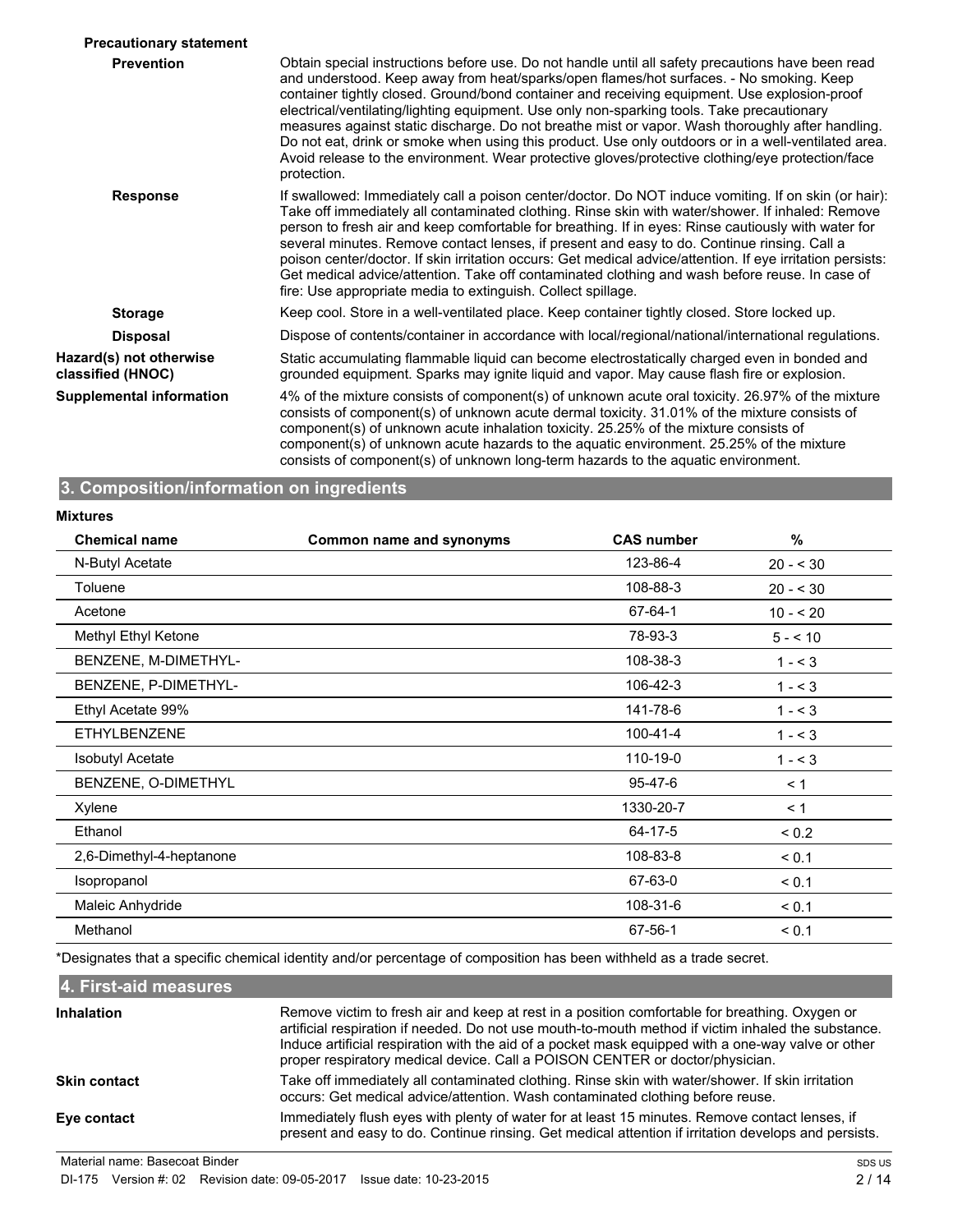| Ingestion                                                                           | Call a physician or poison control center immediately. Rinse mouth. Do not induce vomiting. If<br>vomiting occurs, keep head low so that stomach content doesn't get into the lungs.                                                                                                                                                                                                                                                                                                                                                                                                                                                                                                                                                                                                      |
|-------------------------------------------------------------------------------------|-------------------------------------------------------------------------------------------------------------------------------------------------------------------------------------------------------------------------------------------------------------------------------------------------------------------------------------------------------------------------------------------------------------------------------------------------------------------------------------------------------------------------------------------------------------------------------------------------------------------------------------------------------------------------------------------------------------------------------------------------------------------------------------------|
| <b>Most important</b><br>symptoms/effects, acute and<br>delayed                     | Aspiration may cause pulmonary edema and pneumonitis. May cause drowsiness and dizziness.<br>Headache. Nausea, vomiting. Severe eye irritation. Symptoms may include stinging, tearing,<br>redness, swelling, and blurred vision. Skin irritation. May cause redness and pain. Prolonged<br>exposure may cause chronic effects.                                                                                                                                                                                                                                                                                                                                                                                                                                                           |
| <b>Indication of immediate</b><br>medical attention and special<br>treatment needed | Provide general supportive measures and treat symptomatically. Thermal burns: Flush with water<br>immediately. While flushing, remove clothes which do not adhere to affected area. Call an<br>ambulance. Continue flushing during transport to hospital. Keep victim warm. Keep victim under<br>observation. Symptoms may be delayed.                                                                                                                                                                                                                                                                                                                                                                                                                                                    |
| <b>General information</b>                                                          | Take off all contaminated clothing immediately. IF exposed or concerned: Get medical<br>advice/attention. If you feel unwell, seek medical advice (show the label where possible). Ensure<br>that medical personnel are aware of the material(s) involved, and take precautions to protect<br>themselves. Show this safety data sheet to the doctor in attendance. Wash contaminated clothing<br>before reuse.                                                                                                                                                                                                                                                                                                                                                                            |
| 5. Fire-fighting measures                                                           |                                                                                                                                                                                                                                                                                                                                                                                                                                                                                                                                                                                                                                                                                                                                                                                           |
| Suitable extinguishing media                                                        | Water fog. Alcohol resistant foam. Carbon dioxide (CO2). Dry chemical powder, carbon dioxide,<br>sand or earth may be used for small fires only.                                                                                                                                                                                                                                                                                                                                                                                                                                                                                                                                                                                                                                          |
| Unsuitable extinguishing<br>media                                                   | Do not use water jet as an extinguisher, as this will spread the fire.                                                                                                                                                                                                                                                                                                                                                                                                                                                                                                                                                                                                                                                                                                                    |
| Specific hazards arising from<br>the chemical                                       | Vapors may form explosive mixtures with air. Vapors may travel considerable distance to a source<br>of ignition and flash back. This product is a poor conductor of electricity and can become<br>electrostatically charged. If sufficient charge is accumulated, ignition of flammable mixtures can<br>occur. To reduce potential for static discharge, use proper bonding and grounding procedures.<br>This liquid may accumulate static electricity when filling properly grounded containers. Static<br>electricity accumulation may be significantly increased by the presence of small quantities of water<br>or other contaminants. Material will float and may ignite on surface of water. During fire, gases<br>hazardous to health may be formed.                               |
| Special protective equipment<br>and precautions for firefighters                    | Self-contained breathing apparatus and full protective clothing must be worn in case of fire.                                                                                                                                                                                                                                                                                                                                                                                                                                                                                                                                                                                                                                                                                             |
| <b>Fire fighting</b><br>equipment/instructions                                      | In case of fire and/or explosion do not breathe fumes. Move containers from fire area if you can do<br>so without risk.                                                                                                                                                                                                                                                                                                                                                                                                                                                                                                                                                                                                                                                                   |
| <b>Specific methods</b>                                                             | Use standard firefighting procedures and consider the hazards of other involved materials.                                                                                                                                                                                                                                                                                                                                                                                                                                                                                                                                                                                                                                                                                                |
| <b>General fire hazards</b>                                                         | Highly flammable liquid and vapor.                                                                                                                                                                                                                                                                                                                                                                                                                                                                                                                                                                                                                                                                                                                                                        |
| 6. Accidental release measures                                                      |                                                                                                                                                                                                                                                                                                                                                                                                                                                                                                                                                                                                                                                                                                                                                                                           |
| <b>Personal precautions,</b><br>protective equipment and<br>emergency procedures    | Keep unnecessary personnel away. Keep people away from and upwind of spill/leak. Eliminate all<br>ignition sources (no smoking, flares, sparks, or flames in immediate area). Wear appropriate<br>protective equipment and clothing during clean-up. Do not breathe mist or vapor. Do not touch<br>damaged containers or spilled material unless wearing appropriate protective clothing. Ventilate<br>closed spaces before entering them. Use appropriate containment to avoid environmental<br>contamination. Transfer by mechanical means such as vacuum truck to a salvage tank or other<br>suitable container for recovery or safe disposal. Local authorities should be advised if significant<br>spillages cannot be contained. For personal protection, see section 8 of the SDS. |
| <b>Methods and materials for</b><br>containment and cleaning up                     | Eliminate all ignition sources (no smoking, flares, sparks, or flames in immediate area). Keep<br>combustibles (wood, paper, oil, etc.) away from spilled material. Take precautionary measures<br>against static discharge. Use only non-sparking tools. Prevent product from entering drains.                                                                                                                                                                                                                                                                                                                                                                                                                                                                                           |
|                                                                                     | Large Spills: Stop the flow of material, if this is without risk. Dike the spilled material, where this is<br>possible. Use a non-combustible material like vermiculite, sand or earth to soak up the product<br>and place into a container for later disposal. Following product recovery, flush area with water.                                                                                                                                                                                                                                                                                                                                                                                                                                                                        |
|                                                                                     | Small Spills: Absorb with earth, sand or other non-combustible material and transfer to containers<br>for later disposal. Wipe up with absorbent material (e.g. cloth, fleece). Clean surface thoroughly to<br>remove residual contamination.                                                                                                                                                                                                                                                                                                                                                                                                                                                                                                                                             |
|                                                                                     | Never return spills to original containers for re-use. Put material in suitable, covered, labeled<br>containers. For waste disposal, see section 13 of the SDS.                                                                                                                                                                                                                                                                                                                                                                                                                                                                                                                                                                                                                           |
| <b>Environmental precautions</b>                                                    | Avoid release to the environment. Inform appropriate managerial or supervisory personnel of all<br>environmental releases. Prevent further leakage or spillage if safe to do so. Avoid discharge into<br>drains, water courses or onto the ground. Use appropriate containment to avoid environmental<br>contamination.                                                                                                                                                                                                                                                                                                                                                                                                                                                                   |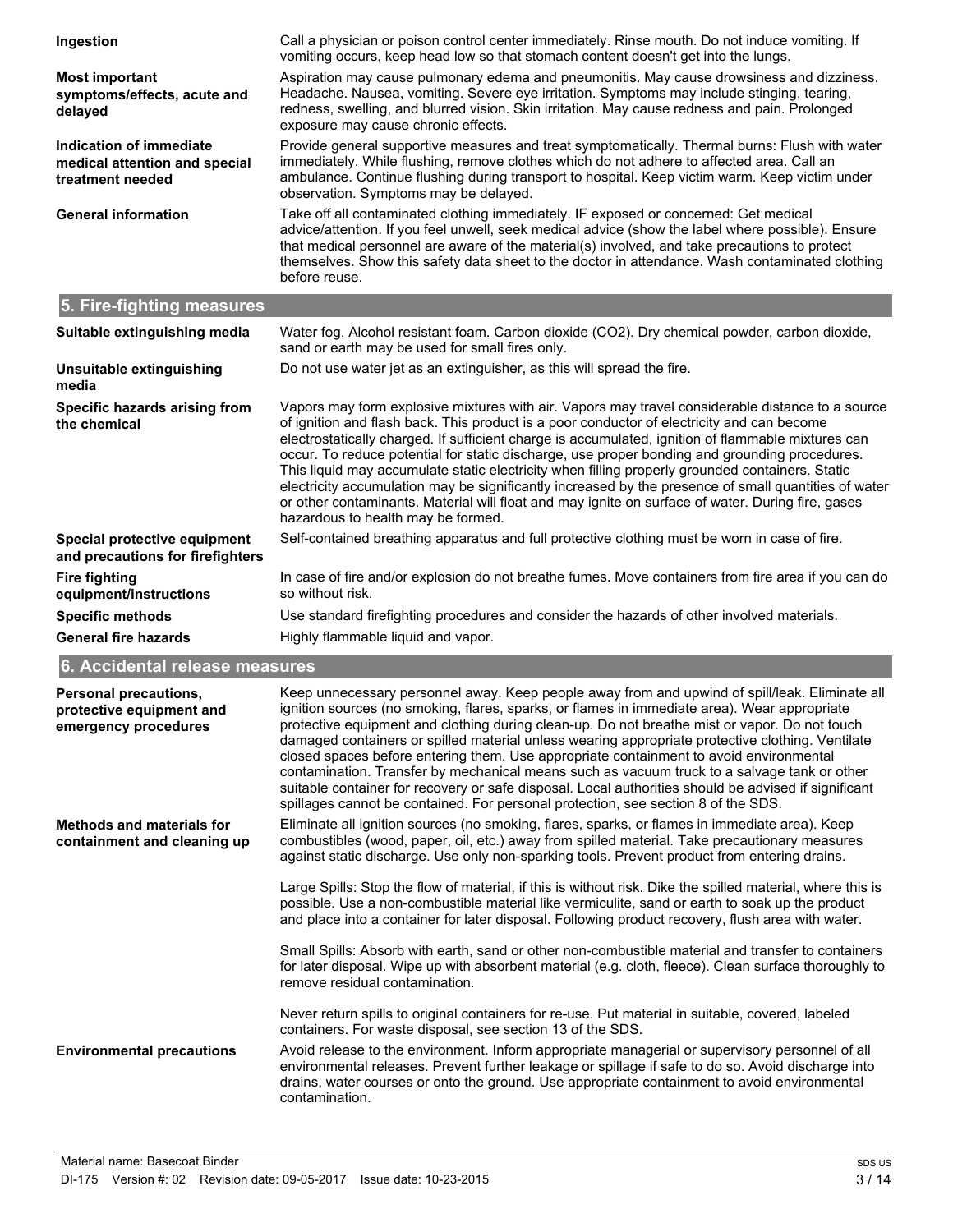| <b>Precautions for safe handling</b>                            | Obtain special instructions before use. Do not handle until all safety precautions have been read<br>and understood. Do not handle, store or open near an open flame, sources of heat or sources of<br>ignition. Protect material from direct sunlight. Explosion-proof general and local exhaust ventilation.<br>Minimize fire risks from flammable and combustible materials (including combustible dust and<br>static accumulating liquids) or dangerous reactions with incompatible materials. Handling<br>operations that can promote accumulation of static charges include but are not limited to: mixing,<br>filtering, pumping at high flow rates, splash filling, creating mists or sprays, tank and container<br>filling, tank cleaning, sampling, gauging, switch loading, vacuum truck operations. Take<br>precautionary measures against static discharges. All equipment used when handling the product<br>must be grounded. Use non-sparking tools and explosion-proof equipment. Do not breathe mist or<br>vapor. Avoid contact with eyes, skin, and clothing. Avoid prolonged exposure. When using, do not<br>eat, drink or smoke. Pregnant or breastfeeding women must not handle this product. Should be<br>handled in closed systems, if possible. Use only outdoors or in a well-ventilated area. Wear<br>appropriate personal protective equipment. Wash hands thoroughly after handling. Avoid release<br>to the environment. Observe good industrial hygiene practices. |
|-----------------------------------------------------------------|--------------------------------------------------------------------------------------------------------------------------------------------------------------------------------------------------------------------------------------------------------------------------------------------------------------------------------------------------------------------------------------------------------------------------------------------------------------------------------------------------------------------------------------------------------------------------------------------------------------------------------------------------------------------------------------------------------------------------------------------------------------------------------------------------------------------------------------------------------------------------------------------------------------------------------------------------------------------------------------------------------------------------------------------------------------------------------------------------------------------------------------------------------------------------------------------------------------------------------------------------------------------------------------------------------------------------------------------------------------------------------------------------------------------------------------------------------------------------------------------------|
|                                                                 | For additional information on equipment bonding and grounding, refer to the Canadian Electrical<br>Code in Canada, (CSA C22.1), or the American Petroleum Institute (API) Recommended Practice<br>2003, "Protection Against Ignitions Arising out of Static, Lightning, and Stray Currents" or National<br>Fire Protection Association (NFPA) 77, "Recommended Practice on Static Electricity" or National<br>Fire Protection Association (NFPA) 70, "National Electrical Code".                                                                                                                                                                                                                                                                                                                                                                                                                                                                                                                                                                                                                                                                                                                                                                                                                                                                                                                                                                                                                 |
| Conditions for safe storage,<br>including any incompatibilities | Store locked up. Keep away from heat, sparks and open flame. Prevent electrostatic charge<br>build-up by using common bonding and grounding techniques. Eliminate sources of ignition. Avoid<br>spark promoters. Ground/bond container and equipment. These alone may be insufficient to<br>remove static electricity. Store in a cool, dry place out of direct sunlight. Store in original tightly<br>closed container. Store in a well-ventilated place. Keep in an area equipped with sprinklers. Store<br>away from incompatible materials (see Section 10 of the SDS).                                                                                                                                                                                                                                                                                                                                                                                                                                                                                                                                                                                                                                                                                                                                                                                                                                                                                                                      |

## **8. Exposure controls/personal protection**

### **Occupational exposure limits**

The following constituents are the only constituents of the product which have a PEL, TLV or other recommended exposure limit. At this time, the other constituents have no known exposure limits.

| US. OSHA Table Z-1 Limits for Air Contaminants (29 CFR 1910.1000)<br><b>Components</b> | <b>Type</b> | <b>Value</b> |
|----------------------------------------------------------------------------------------|-------------|--------------|
| Acetone (CAS 67-64-1)                                                                  | PEL         | 2400 mg/m3   |
|                                                                                        |             | 1000 ppm     |
| BENZENE, M-DIMETHYL-<br>$(CAS 108-38-3)$                                               | <b>PEL</b>  | 435 mg/m3    |
|                                                                                        |             | $100$ ppm    |
| BENZENE, O-DIMETHYL<br>$(CAS 95-47-6)$                                                 | PEL         | 435 mg/m3    |
|                                                                                        |             | $100$ ppm    |
| BENZENE, P-DIMETHYL-<br>$(CAS 106-42-3)$                                               | <b>PEL</b>  | 435 mg/m3    |
|                                                                                        |             | 100 ppm      |
| Ethyl Acetate 99% (CAS<br>141-78-6)                                                    | PEL         | 1400 mg/m3   |
|                                                                                        |             | 400 ppm      |
| ETHYLBENZENE (CAS<br>$100-41-4)$                                                       | <b>PEL</b>  | 435 mg/m3    |
|                                                                                        |             | 100 ppm      |
| Isobutyl Acetate (CAS<br>$110-19-0$                                                    | PEL         | 700 mg/m3    |
|                                                                                        |             | $150$ ppm    |
| Methyl Ethyl Ketone (CAS<br>78-93-3)                                                   | PEL         | 590 mg/m3    |
|                                                                                        |             | 200 ppm      |
| N-Butyl Acetate (CAS<br>$123 - 86 - 4$ )                                               | <b>PEL</b>  | 710 mg/m3    |
|                                                                                        |             | $150$ ppm    |
| Xylene (CAS 1330-20-7)                                                                 | <b>PEL</b>  | 435 mg/m3    |
|                                                                                        |             | 100 ppm      |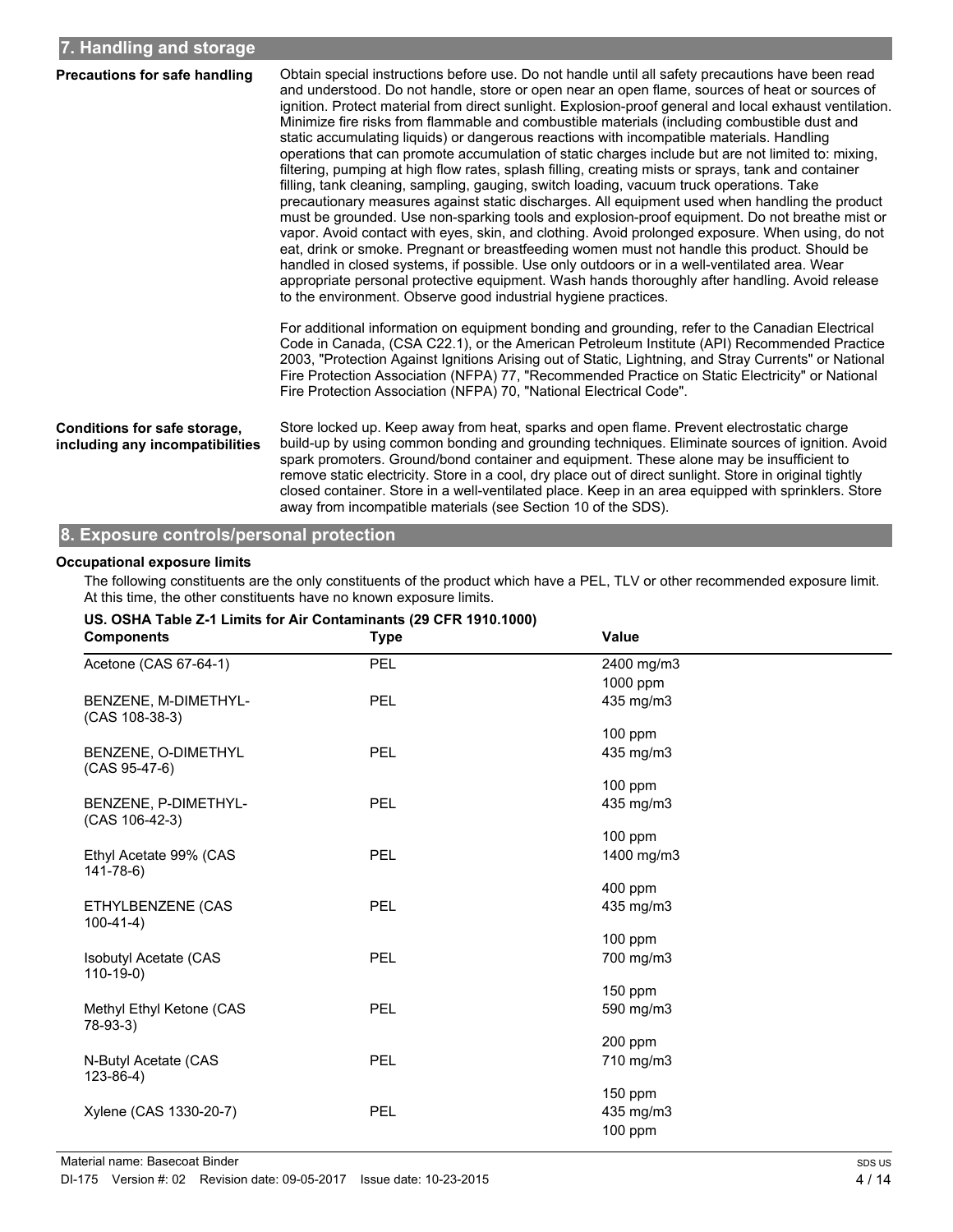| US. OSHA Table Z-2 (29 CFR 1910.1000)<br><b>Components</b> | <b>Type</b> | Value        |  |
|------------------------------------------------------------|-------------|--------------|--|
| Toluene (CAS 108-88-3)                                     | Ceiling     | 300 ppm      |  |
|                                                            | <b>TWA</b>  | 200 ppm      |  |
| <b>US. ACGIH Threshold Limit Values</b>                    |             |              |  |
| <b>Components</b>                                          | <b>Type</b> | <b>Value</b> |  |
| Acetone (CAS 67-64-1)                                      | <b>STEL</b> | 500 ppm      |  |
|                                                            | <b>TWA</b>  | 250 ppm      |  |
| BENZENE, M-DIMETHYL-<br>(CAS 108-38-3)                     | <b>STEL</b> | 150 ppm      |  |
|                                                            | <b>TWA</b>  | $100$ ppm    |  |
| BENZENE, O-DIMETHYL<br>$(CAS 95-47-6)$                     | <b>STEL</b> | 150 ppm      |  |
|                                                            | <b>TWA</b>  | $100$ ppm    |  |
| BENZENE, P-DIMETHYL-<br>(CAS 106-42-3)                     | <b>STEL</b> | 150 ppm      |  |
|                                                            | <b>TWA</b>  | $100$ ppm    |  |
| Ethyl Acetate 99% (CAS                                     | <b>TWA</b>  | 400 ppm      |  |
| $141 - 78 - 6$                                             |             |              |  |
| ETHYLBENZENE (CAS<br>$100-41-4)$                           | <b>TWA</b>  | 20 ppm       |  |
| Isobutyl Acetate (CAS                                      | <b>STEL</b> | $150$ ppm    |  |
| $110-19-0$                                                 |             |              |  |
|                                                            | <b>TWA</b>  | 50 ppm       |  |
| Methyl Ethyl Ketone (CAS<br>78-93-3)                       | <b>STEL</b> | 300 ppm      |  |
|                                                            | <b>TWA</b>  | 200 ppm      |  |
| N-Butyl Acetate (CAS<br>$123 - 86 - 4$ )                   | <b>STEL</b> | 150 ppm      |  |
|                                                            | <b>TWA</b>  | 50 ppm       |  |
| Toluene (CAS 108-88-3)                                     | <b>TWA</b>  | 20 ppm       |  |
| Xylene (CAS 1330-20-7)                                     | <b>STEL</b> | 150 ppm      |  |
|                                                            | <b>TWA</b>  | $100$ ppm    |  |
|                                                            |             |              |  |
| US. NIOSH: Pocket Guide to Chemical Hazards                |             |              |  |
| <b>Components</b>                                          | <b>Type</b> | Value        |  |
| Acetone (CAS 67-64-1)                                      | <b>TWA</b>  | 590 mg/m3    |  |
|                                                            |             | 250 ppm      |  |
| BENZENE, M-DIMETHYL-<br>(CAS 108-38-3)                     | <b>STEL</b> | 655 mg/m3    |  |
|                                                            |             | 150 ppm      |  |
|                                                            | <b>TWA</b>  | 435 mg/m3    |  |
|                                                            |             | 100 ppm      |  |
| BENZENE, O-DIMETHYL<br>(CAS 95-47-6)                       | <b>STEL</b> | 655 mg/m3    |  |
|                                                            |             | 150 ppm      |  |
|                                                            | <b>TWA</b>  | 435 mg/m3    |  |
|                                                            |             | 100 ppm      |  |
| BENZENE, P-DIMETHYL-<br>(CAS 106-42-3)                     | <b>STEL</b> | 655 mg/m3    |  |
|                                                            |             | 150 ppm      |  |
|                                                            | <b>TWA</b>  | 435 mg/m3    |  |
|                                                            |             | 100 ppm      |  |
| Ethyl Acetate 99% (CAS                                     | <b>TWA</b>  | 1400 mg/m3   |  |
| $141 - 78 - 6$                                             |             | 400 ppm      |  |
| ETHYLBENZENE (CAS                                          | <b>STEL</b> | 545 mg/m3    |  |
| $100-41-4)$                                                |             | 125 ppm      |  |
|                                                            | <b>TWA</b>  | 435 mg/m3    |  |
|                                                            |             |              |  |
|                                                            |             | 100 ppm      |  |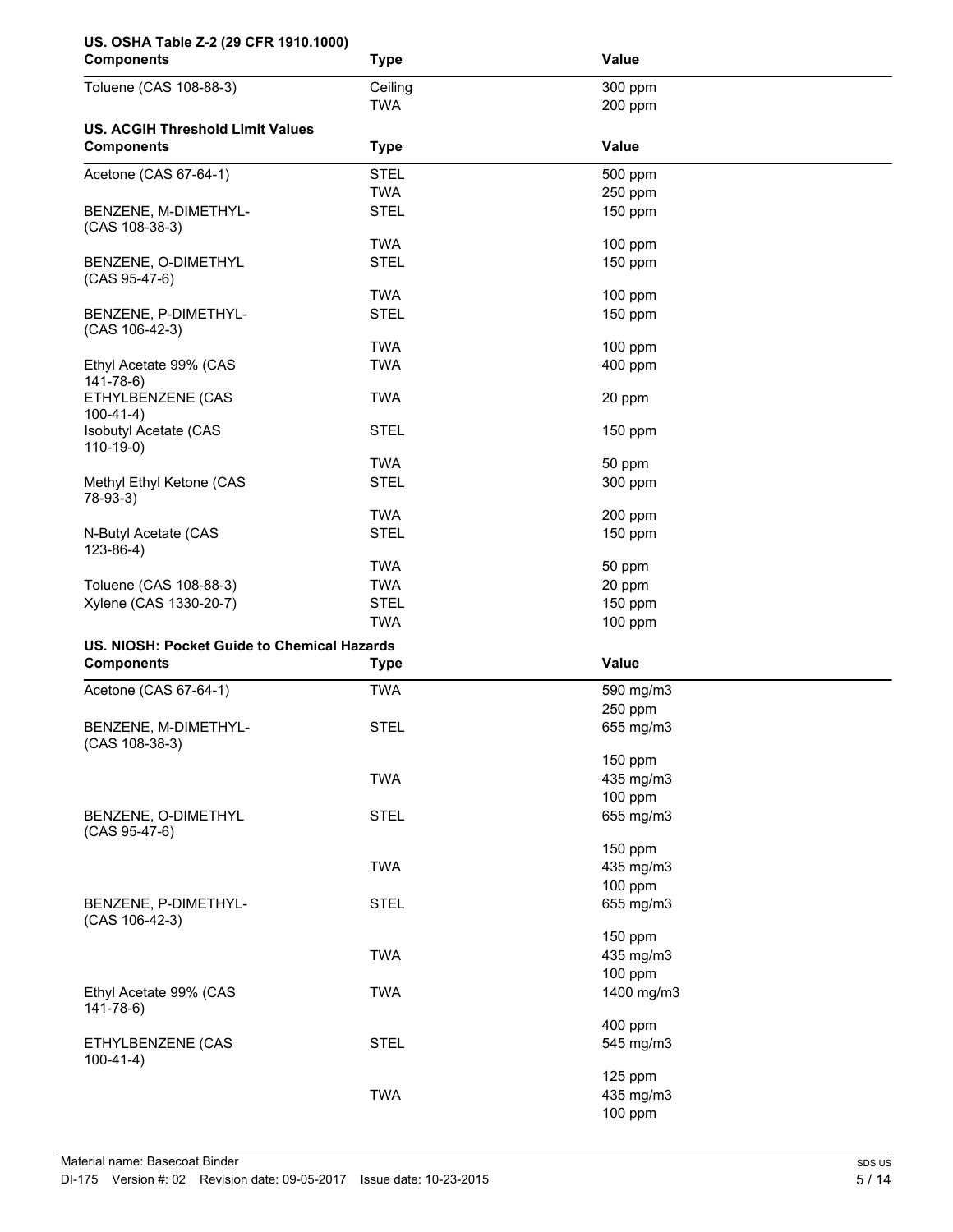# **US. NIOSH: Pocket Guide to Chemical Hazards**

| <b>Components</b>                          | <b>Type</b> | Value     |  |
|--------------------------------------------|-------------|-----------|--|
| <b>Isobutyl Acetate (CAS</b><br>$110-19-0$ | <b>TWA</b>  | 700 mg/m3 |  |
|                                            |             | 150 ppm   |  |
| Methyl Ethyl Ketone (CAS<br>78-93-3)       | <b>STEL</b> | 885 mg/m3 |  |
|                                            |             | 300 ppm   |  |
|                                            | <b>TWA</b>  | 590 mg/m3 |  |
|                                            |             | $200$ ppm |  |
| N-Butyl Acetate (CAS<br>$123 - 86 - 4$     | <b>STEL</b> | 950 mg/m3 |  |
|                                            |             | 200 ppm   |  |
|                                            | <b>TWA</b>  | 710 mg/m3 |  |
|                                            |             | 150 ppm   |  |
| Toluene (CAS 108-88-3)                     | <b>STEL</b> | 560 mg/m3 |  |
|                                            |             | 150 ppm   |  |
|                                            | <b>TWA</b>  | 375 mg/m3 |  |
|                                            |             | 100 ppm   |  |

## **Biological limit values**

| <b>ACGIH Biological Exposure Indices</b><br><b>Components</b> | Value             | <b>Determinant</b>                                        | <b>Specimen</b>        | <b>Sampling Time</b> |
|---------------------------------------------------------------|-------------------|-----------------------------------------------------------|------------------------|----------------------|
| Acetone (CAS 67-64-1)                                         | $25 \text{ mg/l}$ | Acetone                                                   | Urine                  | $^\star$             |
| BENZENE, M-DIMETHYL- 1.5 g/g<br>(CAS 108-38-3)                |                   | Methylhippuric<br>acids                                   | Creatinine in<br>urine | $\star$              |
| BENZENE, O-DIMETHYL<br>(CAS 95-47-6)                          | 1.5 g/g           | Methylhippuric<br>acids                                   | Creatinine in<br>urine | $^\star$             |
| BENZENE, P-DIMETHYL- 1.5 g/g<br>(CAS 106-42-3)                |                   | Methylhippuric<br>acids                                   | Creatinine in<br>urine | $^\star$             |
| ETHYLBENZENE (CAS<br>$100-41-4)$                              | $0.15$ g/g        | Sum of<br>mandelic acid<br>and<br>phenylglyoxylic<br>acid | Creatinine in<br>urine | $\star$              |
| Methyl Ethyl Ketone (CAS<br>78-93-3)                          | 2 mg/l            | <b>MEK</b>                                                | Urine                  | $\star$              |
| Toluene (CAS 108-88-3)                                        | $0.3$ mg/g        | o-Cresol, with<br>hydrolysis                              | Creatinine in<br>urine | $\star$              |
|                                                               | $0.03$ mg/l       | Toluene                                                   | Urine                  | $\star$              |
|                                                               | $0.02$ mg/l       | Toluene                                                   | <b>Blood</b>           | $\star$              |
| Xylene (CAS 1330-20-7)                                        | $1.5$ g/g         | Methylhippuric<br>acids                                   | Creatinine in<br>urine | $\star$              |

**Exposure guidelines**

| US - California OELs: Skin designation            |                                                                                                                                                                                                                                                                                                                                                                                                                                                                                                                                                       |  |
|---------------------------------------------------|-------------------------------------------------------------------------------------------------------------------------------------------------------------------------------------------------------------------------------------------------------------------------------------------------------------------------------------------------------------------------------------------------------------------------------------------------------------------------------------------------------------------------------------------------------|--|
| Toluene (CAS 108-88-3)                            | Can be absorbed through the skin.                                                                                                                                                                                                                                                                                                                                                                                                                                                                                                                     |  |
| US - Minnesota Haz Subs: Skin designation applies |                                                                                                                                                                                                                                                                                                                                                                                                                                                                                                                                                       |  |
| Toluene (CAS 108-88-3)                            | Skin designation applies.                                                                                                                                                                                                                                                                                                                                                                                                                                                                                                                             |  |
| Appropriate engineering<br>controls               | Explosion-proof general and local exhaust ventilation. Good general ventilation (typically 10 air<br>changes per hour) should be used. Ventilation rates should be matched to conditions. If<br>applicable, use process enclosures, local exhaust ventilation, or other engineering controls to<br>maintain airborne levels below recommended exposure limits. If exposure limits have not been<br>established, maintain airborne levels to an acceptable level. Provide eyewash station. Eye wash<br>fountain and emergency showers are recommended. |  |
|                                                   | Individual protection measures, such as personal protective equipment                                                                                                                                                                                                                                                                                                                                                                                                                                                                                 |  |
| <b>Eye/face protection</b>                        | Chemical respirator with organic vapor cartridge and full facepiece.                                                                                                                                                                                                                                                                                                                                                                                                                                                                                  |  |
| <b>Skin protection</b><br><b>Hand protection</b>  | Wear appropriate chemical resistant gloves.                                                                                                                                                                                                                                                                                                                                                                                                                                                                                                           |  |
| Other                                             | Wear appropriate chemical resistant clothing. Use of an impervious apron is recommended.                                                                                                                                                                                                                                                                                                                                                                                                                                                              |  |
| <b>Respiratory protection</b>                     | Chemical respirator with organic vapor cartridge and full facepiece.                                                                                                                                                                                                                                                                                                                                                                                                                                                                                  |  |

Material name: Basecoat Binder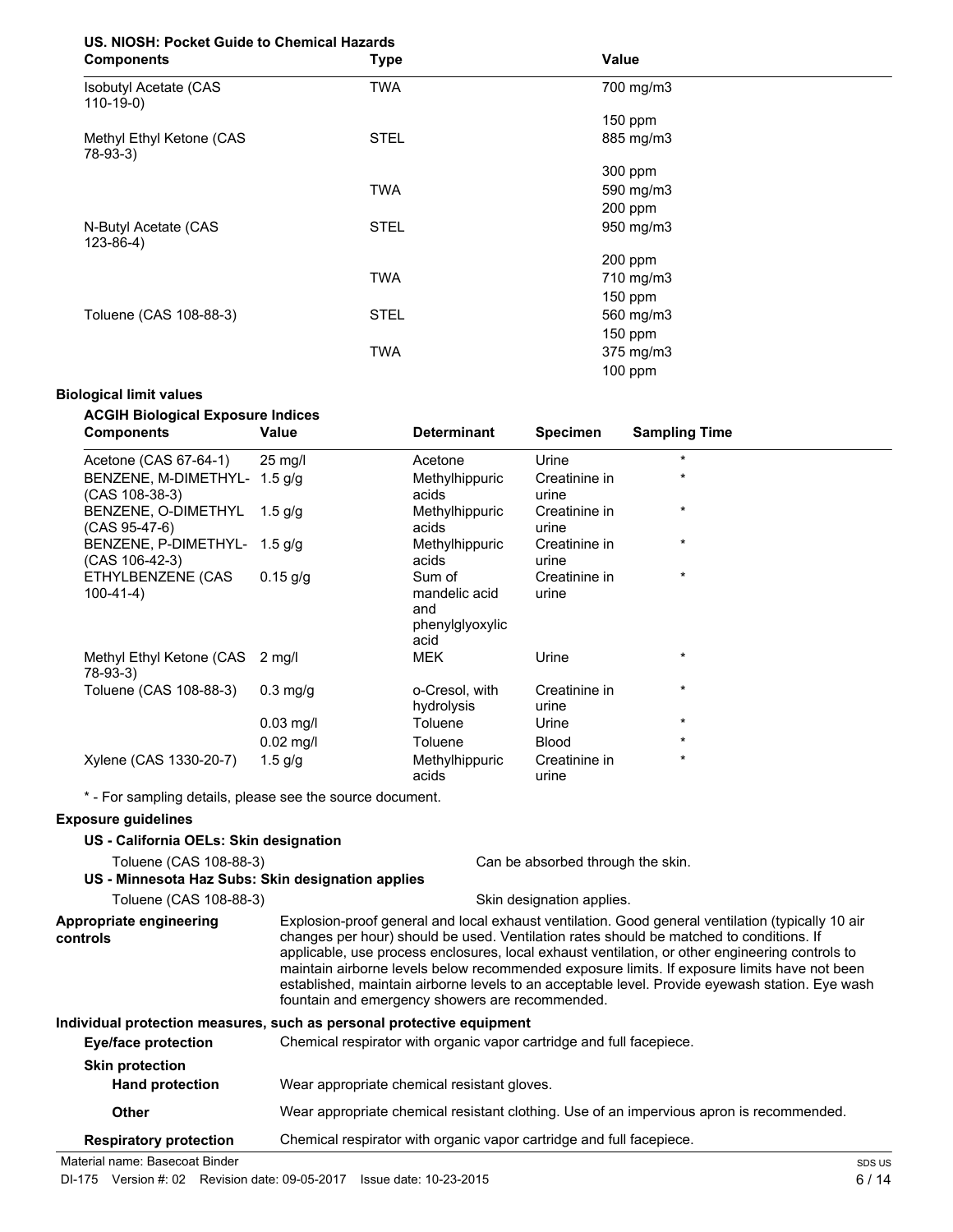**Thermal hazards** Wear appropriate thermal protective clothing, when necessary.



**General hygiene considerations**

Observe any medical surveillance requirements. When using do not smoke. Always observe good personal hygiene measures, such as washing after handling the material and before eating, drinking, and/or smoking. Routinely wash work clothing and protective equipment to remove contaminants.

## **9. Physical and chemical properties**

| <b>Appearance</b>                                 |                                   |
|---------------------------------------------------|-----------------------------------|
| <b>Physical state</b>                             | Liquid.                           |
| Form                                              | Liquid.                           |
| Color                                             | Milky                             |
| Odor                                              | Solvent.                          |
| <b>Odor threshold</b>                             | Not available.                    |
| рH                                                | Not available.                    |
| Melting point/freezing point                      | $-138.82$ °F (-94.9 °C) estimated |
| Initial boiling point and boiling<br>range        | 132.8 °F (56 °C) estimated        |
| <b>Flash point</b>                                | -0.4 °F (-18.0 °C) estimated      |
| <b>Evaporation rate</b>                           | Not available.                    |
| Flammability (solid, gas)                         | Not applicable.                   |
| Upper/lower flammability or explosive limits      |                                   |
| <b>Flammability limit - lower</b><br>(%)          | 1.1 % estimated                   |
| <b>Flammability limit - upper</b><br>$(\%)$       | 12.8 % estimated                  |
| Explosive limit - lower (%)                       | Not available.                    |
| Explosive limit - upper (%)                       | Not available.                    |
| Vapor pressure                                    | 101.14 hPa estimated              |
| <b>Vapor density</b>                              | Not available.                    |
| <b>Relative density</b>                           | Not available.                    |
| Solubility(ies)                                   |                                   |
| Solubility (water)                                | Not available.                    |
| <b>Partition coefficient</b><br>(n-octanol/water) | Not available.                    |
| <b>Auto-ignition temperature</b>                  | 759.2 °F (404 °C) estimated       |
| <b>Decomposition temperature</b>                  | Not available.                    |
| Viscosity                                         | Not available.                    |
| <b>Other information</b>                          |                                   |
| <b>Density</b>                                    | 0.85 g/cm3 estimated              |
| <b>Explosive properties</b>                       | Not explosive.                    |
| <b>Flammability class</b>                         | Flammable IB estimated            |
| <b>Oxidizing properties</b>                       | Not oxidizing.                    |
| <b>Percent volatile</b>                           | 68.06 % estimated                 |
| <b>Specific gravity</b>                           | 0.85 estimated                    |
|                                                   |                                   |

# **10. Stability and reactivity**

| Reactivity         | The product is stable and non-reactive under normal conditions of use, storage and transport. |
|--------------------|-----------------------------------------------------------------------------------------------|
| Chemical stability | Material is stable under normal conditions.                                                   |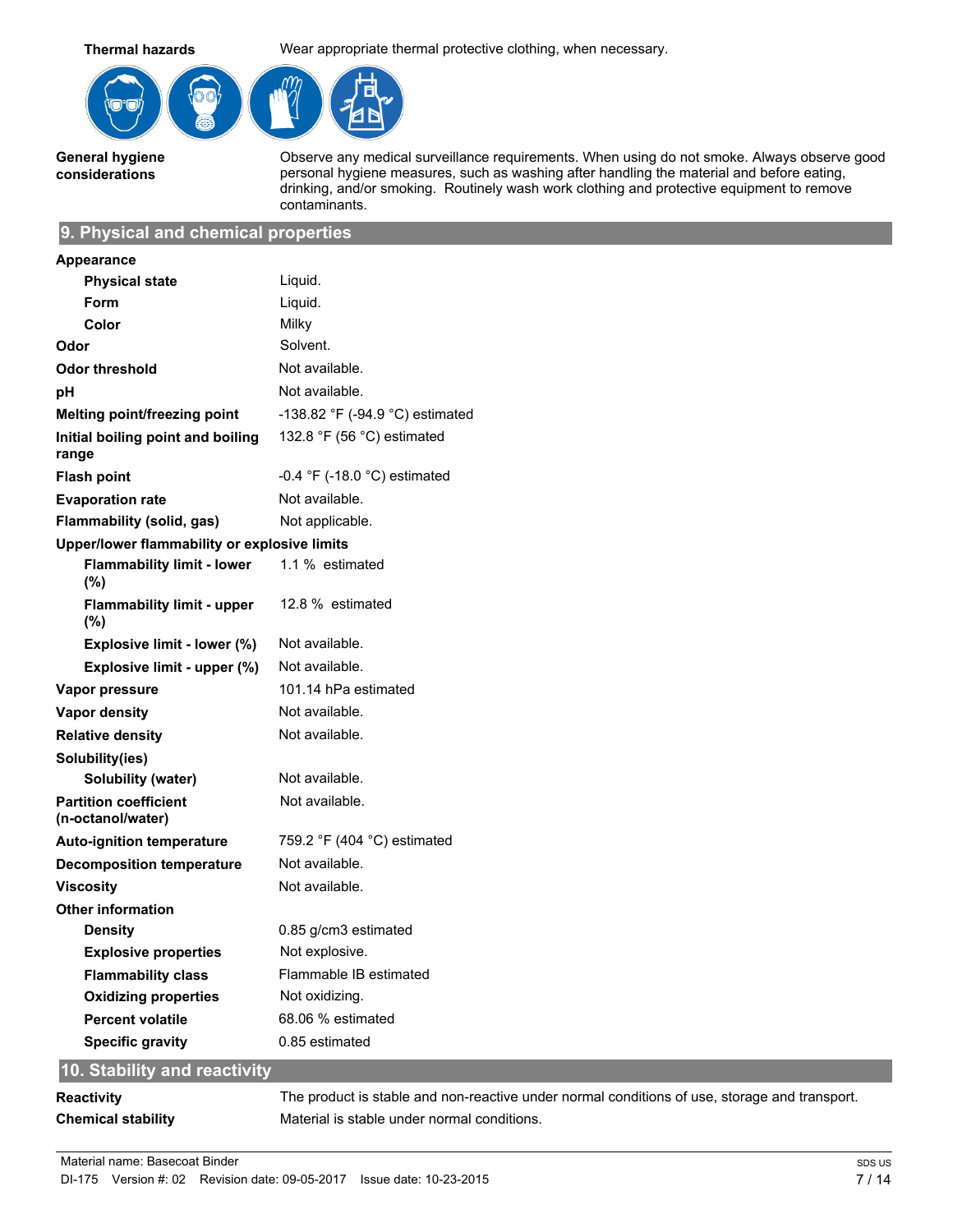| <b>Possibility of hazardous</b><br>reactions | Hazardous polymerization does not occur.                                                                                                          |
|----------------------------------------------|---------------------------------------------------------------------------------------------------------------------------------------------------|
| <b>Conditions to avoid</b>                   | Avoid heat, sparks, open flames and other ignition sources. Avoid temperatures exceeding the<br>flash point. Contact with incompatible materials. |
| Incompatible materials                       | Strong oxidizing agents. Nitrates. Ammonia. Amines. Isocyanates. Caustics.                                                                        |
| <b>Hazardous decomposition</b><br>products   | No hazardous decomposition products are known.                                                                                                    |
| 11. Toxicological information                |                                                                                                                                                   |

# **11. Toxicological information**

| Information on likely routes of exposure                                                                                                    |                                                                                                                                                                                                                                                                                |                     |  |
|---------------------------------------------------------------------------------------------------------------------------------------------|--------------------------------------------------------------------------------------------------------------------------------------------------------------------------------------------------------------------------------------------------------------------------------|---------------------|--|
| <b>Inhalation</b>                                                                                                                           | Toxic if inhaled. May cause damage to organs through prolonged or repeated exposure by<br>inhalation. May cause drowsiness and dizziness. Headache. Nausea, vomiting.                                                                                                          |                     |  |
| <b>Skin contact</b>                                                                                                                         | Causes skin irritation.                                                                                                                                                                                                                                                        |                     |  |
| Eye contact                                                                                                                                 | Causes serious eye irritation.                                                                                                                                                                                                                                                 |                     |  |
| Ingestion                                                                                                                                   | Droplets of the product aspirated into the lungs through ingestion or vomiting may cause a serious<br>chemical pneumonia.                                                                                                                                                      |                     |  |
| Symptoms related to the<br>physical, chemical and<br>toxicological characteristics                                                          | Aspiration may cause pulmonary edema and pneumonitis. May cause drowsiness and dizziness.<br>Headache. Nausea, vomiting. Severe eye irritation. Symptoms may include stinging, tearing,<br>redness, swelling, and blurred vision. Skin irritation. May cause redness and pain. |                     |  |
| Information on toxicological effects                                                                                                        |                                                                                                                                                                                                                                                                                |                     |  |
| <b>Acute toxicity</b>                                                                                                                       | May be fatal if swallowed and enters airways. Toxic if inhaled.                                                                                                                                                                                                                |                     |  |
| <b>Components</b>                                                                                                                           | <b>Species</b>                                                                                                                                                                                                                                                                 | <b>Test Results</b> |  |
| BENZENE, M-DIMETHYL- (CAS 108-38-3)                                                                                                         |                                                                                                                                                                                                                                                                                |                     |  |
| Acute                                                                                                                                       |                                                                                                                                                                                                                                                                                |                     |  |
| Oral                                                                                                                                        |                                                                                                                                                                                                                                                                                |                     |  |
| LD50                                                                                                                                        | Rat                                                                                                                                                                                                                                                                            | 4300 mg/kg          |  |
| BENZENE, O-DIMETHYL (CAS 95-47-6)                                                                                                           |                                                                                                                                                                                                                                                                                |                     |  |
| <u>Acute</u>                                                                                                                                |                                                                                                                                                                                                                                                                                |                     |  |
| Oral                                                                                                                                        |                                                                                                                                                                                                                                                                                |                     |  |
| LD50                                                                                                                                        | Rat                                                                                                                                                                                                                                                                            | 4300 mg/kg          |  |
| BENZENE, P-DIMETHYL- (CAS 106-42-3)                                                                                                         |                                                                                                                                                                                                                                                                                |                     |  |
| <b>Acute</b><br>Oral                                                                                                                        |                                                                                                                                                                                                                                                                                |                     |  |
| LD50                                                                                                                                        | Rat                                                                                                                                                                                                                                                                            | 3523 - 8600 mg/kg   |  |
| ETHYLBENZENE (CAS 100-41-4)                                                                                                                 |                                                                                                                                                                                                                                                                                |                     |  |
| <b>Acute</b>                                                                                                                                |                                                                                                                                                                                                                                                                                |                     |  |
| Oral                                                                                                                                        |                                                                                                                                                                                                                                                                                |                     |  |
| LD50                                                                                                                                        | Rat                                                                                                                                                                                                                                                                            | 3500 mg/kg          |  |
| Methyl Ethyl Ketone (CAS 78-93-3)                                                                                                           |                                                                                                                                                                                                                                                                                |                     |  |
| <u>Acute</u>                                                                                                                                |                                                                                                                                                                                                                                                                                |                     |  |
| Oral                                                                                                                                        |                                                                                                                                                                                                                                                                                |                     |  |
| LD50                                                                                                                                        | Rat                                                                                                                                                                                                                                                                            | 2300 - 3500 mg/kg   |  |
| Xylene (CAS 1330-20-7)                                                                                                                      |                                                                                                                                                                                                                                                                                |                     |  |
| Acute                                                                                                                                       |                                                                                                                                                                                                                                                                                |                     |  |
| Oral                                                                                                                                        |                                                                                                                                                                                                                                                                                |                     |  |
| LD50                                                                                                                                        | Rat                                                                                                                                                                                                                                                                            | 3523 - 8600 mg/kg   |  |
|                                                                                                                                             |                                                                                                                                                                                                                                                                                |                     |  |
| * Estimates for product may be based on additional component data not shown.<br>Causes skin irritation.<br><b>Skin corrosion/irritation</b> |                                                                                                                                                                                                                                                                                |                     |  |
| Serious eye damage/eye                                                                                                                      | Causes serious eye irritation.                                                                                                                                                                                                                                                 |                     |  |
| irritation                                                                                                                                  |                                                                                                                                                                                                                                                                                |                     |  |
| Respiratory or skin sensitization                                                                                                           |                                                                                                                                                                                                                                                                                |                     |  |
| <b>Respiratory sensitization</b>                                                                                                            | Not a respiratory sensitizer.                                                                                                                                                                                                                                                  |                     |  |
| <b>Skin sensitization</b>                                                                                                                   | This product is not expected to cause skin sensitization.                                                                                                                                                                                                                      |                     |  |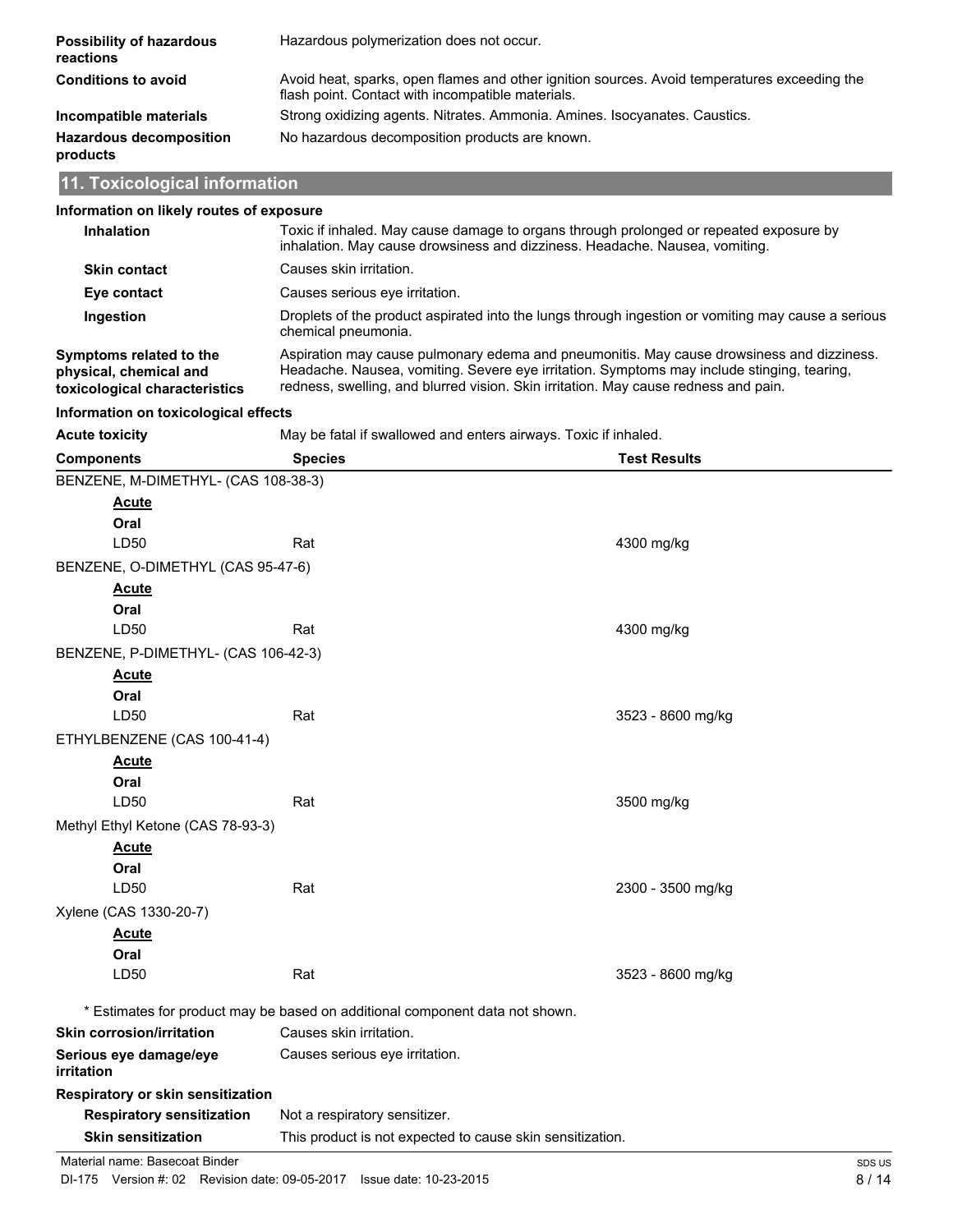| Germ cell mutagenicity                                                                                                                                                                                                              | No data available to indicate product or any components present at greater than 0.1% are<br>mutagenic or genotoxic.           |                                                                                                                                                                                                                                                                                                                        |  |
|-------------------------------------------------------------------------------------------------------------------------------------------------------------------------------------------------------------------------------------|-------------------------------------------------------------------------------------------------------------------------------|------------------------------------------------------------------------------------------------------------------------------------------------------------------------------------------------------------------------------------------------------------------------------------------------------------------------|--|
| Carcinogenicity                                                                                                                                                                                                                     | Suspected of causing cancer.                                                                                                  |                                                                                                                                                                                                                                                                                                                        |  |
|                                                                                                                                                                                                                                     | <b>IARC Monographs. Overall Evaluation of Carcinogenicity</b>                                                                 |                                                                                                                                                                                                                                                                                                                        |  |
| BENZENE, M-DIMETHYL- (CAS 108-38-3)<br>BENZENE, O-DIMETHYL (CAS 95-47-6)<br>BENZENE, P-DIMETHYL- (CAS 106-42-3)<br>ETHYLBENZENE (CAS 100-41-4)<br>Toluene (CAS 108-88-3)<br>Xylene (CAS 1330-20-7)<br>Not regulated.<br>Not listed. | OSHA Specifically Regulated Substances (29 CFR 1910.1001-1050)<br>US. National Toxicology Program (NTP) Report on Carcinogens | 3 Not classifiable as to carcinogenicity to humans.<br>3 Not classifiable as to carcinogenicity to humans.<br>3 Not classifiable as to carcinogenicity to humans.<br>2B Possibly carcinogenic to humans.<br>3 Not classifiable as to carcinogenicity to humans.<br>3 Not classifiable as to carcinogenicity to humans. |  |
| <b>Reproductive toxicity</b>                                                                                                                                                                                                        | Suspected of damaging fertility or the unborn child.                                                                          |                                                                                                                                                                                                                                                                                                                        |  |
| Specific target organ toxicity -<br>single exposure                                                                                                                                                                                 | May cause drowsiness and dizziness.                                                                                           |                                                                                                                                                                                                                                                                                                                        |  |
| Specific target organ toxicity -<br>repeated exposure                                                                                                                                                                               | Causes damage to organs through prolonged or repeated exposure.                                                               |                                                                                                                                                                                                                                                                                                                        |  |
| <b>Aspiration hazard</b>                                                                                                                                                                                                            | May be fatal if swallowed and enters airways.                                                                                 |                                                                                                                                                                                                                                                                                                                        |  |
| <b>Chronic effects</b>                                                                                                                                                                                                              | harmful. Prolonged exposure may cause chronic effects.                                                                        | Causes damage to organs through prolonged or repeated exposure. Prolonged inhalation may be                                                                                                                                                                                                                            |  |

# **12. Ecological information**

| <b>Ecotoxicity</b>                  |                  | Toxic to aquatic life with long lasting effects.             |                                |  |
|-------------------------------------|------------------|--------------------------------------------------------------|--------------------------------|--|
| <b>Components</b>                   |                  | <b>Species</b>                                               | <b>Test Results</b>            |  |
| Acetone (CAS 67-64-1)               |                  |                                                              |                                |  |
| <b>Aquatic</b>                      |                  |                                                              |                                |  |
| Crustacea                           | EC <sub>50</sub> | Water flea (Daphnia magna)                                   | 10294 - 17704 mg/l, 48 hours   |  |
| Fish                                | <b>LC50</b>      | Rainbow trout, donaldson trout<br>(Oncorhynchus mykiss)      | 4740 - 6330 mg/l, 96 hours     |  |
| BENZENE, M-DIMETHYL- (CAS 108-38-3) |                  |                                                              |                                |  |
| <b>Aquatic</b>                      |                  |                                                              |                                |  |
| Crustacea                           | <b>EC50</b>      | Water flea (Daphnia magna)                                   | 2.81 - 5 mg/l, 48 hours        |  |
| Fish                                | <b>LC50</b>      | Rainbow trout, donaldson trout<br>(Oncorhynchus mykiss)      | 8.4 mg/l, 96 hours             |  |
| BENZENE, O-DIMETHYL (CAS 95-47-6)   |                  |                                                              |                                |  |
| <b>Aquatic</b>                      |                  |                                                              |                                |  |
| Crustacea                           | EC <sub>50</sub> | Water flea (Daphnia magna)                                   | 0.78 - 2.51 mg/l, 48 hours     |  |
| Fish                                | <b>LC50</b>      | Rainbow trout.donaldson trout<br>(Oncorhynchus mykiss)       | 5.59 - 11.6 mg/l, 96 hours     |  |
| BENZENE, P-DIMETHYL- (CAS 106-42-3) |                  |                                                              |                                |  |
| <b>Aquatic</b>                      |                  |                                                              |                                |  |
| Crustacea                           | <b>EC50</b>      | Water flea (Daphnia magna)                                   | 3.55 - 6.31 mg/l, 48 hours     |  |
| Fish                                | <b>LC50</b>      | Rainbow trout, donaldson trout<br>(Oncorhynchus mykiss)      | 2.6 mg/l, 96 hours             |  |
| Ethyl Acetate 99% (CAS 141-78-6)    |                  |                                                              |                                |  |
| <b>Aquatic</b>                      |                  |                                                              |                                |  |
| Fish                                | <b>LC50</b>      | Indian catfish (Heteropneustes fossilis)                     | 200.32 - 225.42 mg/l, 96 hours |  |
| ETHYLBENZENE (CAS 100-41-4)         |                  |                                                              |                                |  |
| <b>Aquatic</b>                      |                  |                                                              |                                |  |
| Crustacea                           | <b>EC50</b>      | Water flea (Daphnia magna)                                   | 1.37 - 4.4 mg/l, 48 hours      |  |
| Fish                                | <b>LC50</b>      | Fathead minnow (Pimephales promelas) 7.5 - 11 mg/l, 96 hours |                                |  |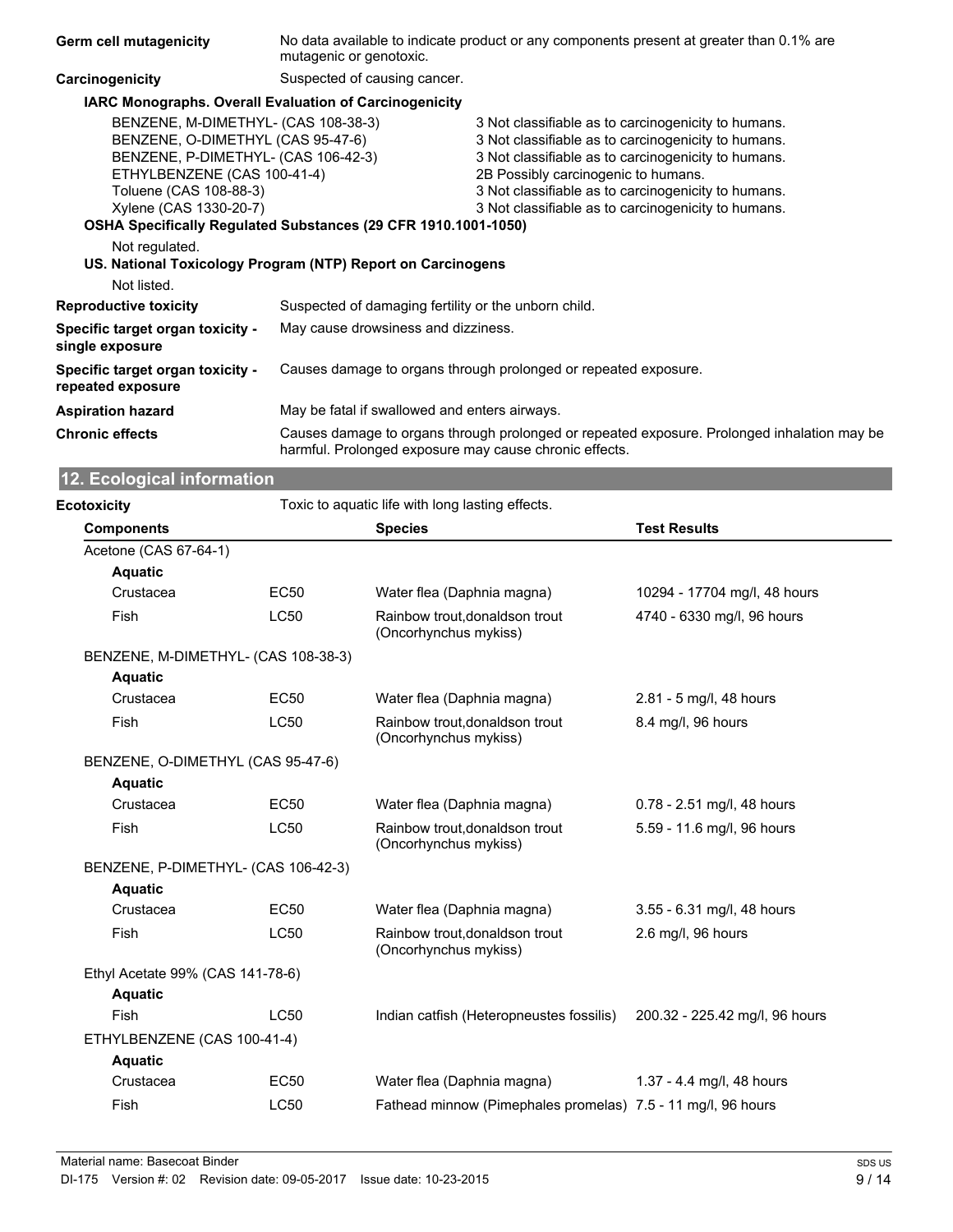| <b>Components</b>                                 |             | <b>Species</b>                                                               | <b>Test Results</b>          |
|---------------------------------------------------|-------------|------------------------------------------------------------------------------|------------------------------|
| Methyl Ethyl Ketone (CAS 78-93-3)                 |             |                                                                              |                              |
| <b>Aquatic</b>                                    |             |                                                                              |                              |
| Crustacea                                         | <b>EC50</b> | Water flea (Daphnia magna)                                                   | 4025 - 6440 mg/l, 48 hours   |
| Fish                                              | <b>LC50</b> | Sheepshead minnow (Cyprinodon<br>variegatus)                                 | > 400 mg/l, 96 hours         |
| N-Butyl Acetate (CAS 123-86-4)                    |             |                                                                              |                              |
| <b>Aquatic</b>                                    |             |                                                                              |                              |
| Fish                                              | <b>LC50</b> | Fathead minnow (Pimephales promelas) 17 - 19 mg/l, 96 hours                  |                              |
| Toluene (CAS 108-88-3)                            |             |                                                                              |                              |
| <b>Aquatic</b>                                    |             |                                                                              |                              |
| Crustacea                                         | <b>EC50</b> | Water flea (Daphnia magna)                                                   | 5.46 - 9.83 mg/l, 48 hours   |
| Fish                                              | LC50        | Coho salmon, silver salmon<br>(Oncorhynchus kisutch)                         | 8.11 mg/l, 96 hours          |
| Xylene (CAS 1330-20-7)                            |             |                                                                              |                              |
| <b>Aquatic</b>                                    |             |                                                                              |                              |
| Fish                                              | <b>LC50</b> | Bluegill (Lepomis macrochirus)                                               | 7.711 - 9.591 mg/l, 96 hours |
|                                                   |             | * Estimates for product may be based on additional component data not shown. |                              |
| <b>Persistence and degradability</b>              |             |                                                                              |                              |
| <b>Bioaccumulative potential</b>                  |             |                                                                              |                              |
| Partition coefficient n-octanol / water (log Kow) |             |                                                                              |                              |
| Acetone                                           |             | $-0.24$                                                                      |                              |
| BENZENE, M-DIMETHYL-                              |             | 3.2                                                                          |                              |
| BENZENE, O-DIMETHYL                               |             | 3.12                                                                         |                              |
| BENZENE, P-DIMETHYL-                              |             | 3.15                                                                         |                              |
| Ethyl Acetate 99%                                 |             | 0.73                                                                         |                              |
| <b>ETHYLBENZENE</b>                               |             | 3.15                                                                         |                              |
| <b>Isobutyl Acetate</b>                           |             | 1.78                                                                         |                              |

| Xylene                      | $3.12 - 3.2$                                                                                                                                                                               |
|-----------------------------|--------------------------------------------------------------------------------------------------------------------------------------------------------------------------------------------|
| Mobility in soil            | No data available.                                                                                                                                                                         |
| Other adverse effects       | No other adverse environmental effects (e.g. ozone depletion, photochemical ozone creation<br>potential, endocrine disruption, global warming potential) are expected from this component. |
| 13. Disposal considerations |                                                                                                                                                                                            |
|                             |                                                                                                                                                                                            |

Isobutyl Acetate 1.78<br>
Methyl Ethyl Ketone 1.78<br>
0.29

N-Butyl Acetate 1.78 Toluene 2.73

| <b>Disposal instructions</b>             | Collect and reclaim or dispose in sealed containers at licensed waste disposal site. Do not allow<br>this material to drain into sewers/water supplies. Do not contaminate ponds, waterways or ditches<br>with chemical or used container. Dispose of contents/container in accordance with<br>local/regional/national/international regulations. |
|------------------------------------------|---------------------------------------------------------------------------------------------------------------------------------------------------------------------------------------------------------------------------------------------------------------------------------------------------------------------------------------------------|
| Local disposal regulations               | Dispose in accordance with all applicable regulations.                                                                                                                                                                                                                                                                                            |
| Hazardous waste code                     | The waste code should be assigned in discussion between the user, the producer and the waste<br>disposal company.                                                                                                                                                                                                                                 |
| Waste from residues / unused<br>products | Dispose of in accordance with local regulations. Empty containers or liners may retain some<br>product residues. This material and its container must be disposed of in a safe manner (see:<br>Disposal instructions).                                                                                                                            |
| Contaminated packaging                   | Since emptied containers may retain product residue, follow label warnings even after container is<br>emptied. Empty containers should be taken to an approved waste handling site for recycling or<br>disposal.                                                                                                                                  |

## **14. Transport information**

Methyl Ethyl Ketone

The following transportation information is provided based on the manufacturer's interpretation of shipping regulations. Each shipper is responsible for identifying, naming, marking, and labeling prior to offering for transport.

| UN number               | JN1263                                                                                  |
|-------------------------|-----------------------------------------------------------------------------------------|
| UN proper shipping name | Paint related material including paint thinning, drying, removing, or reducing compound |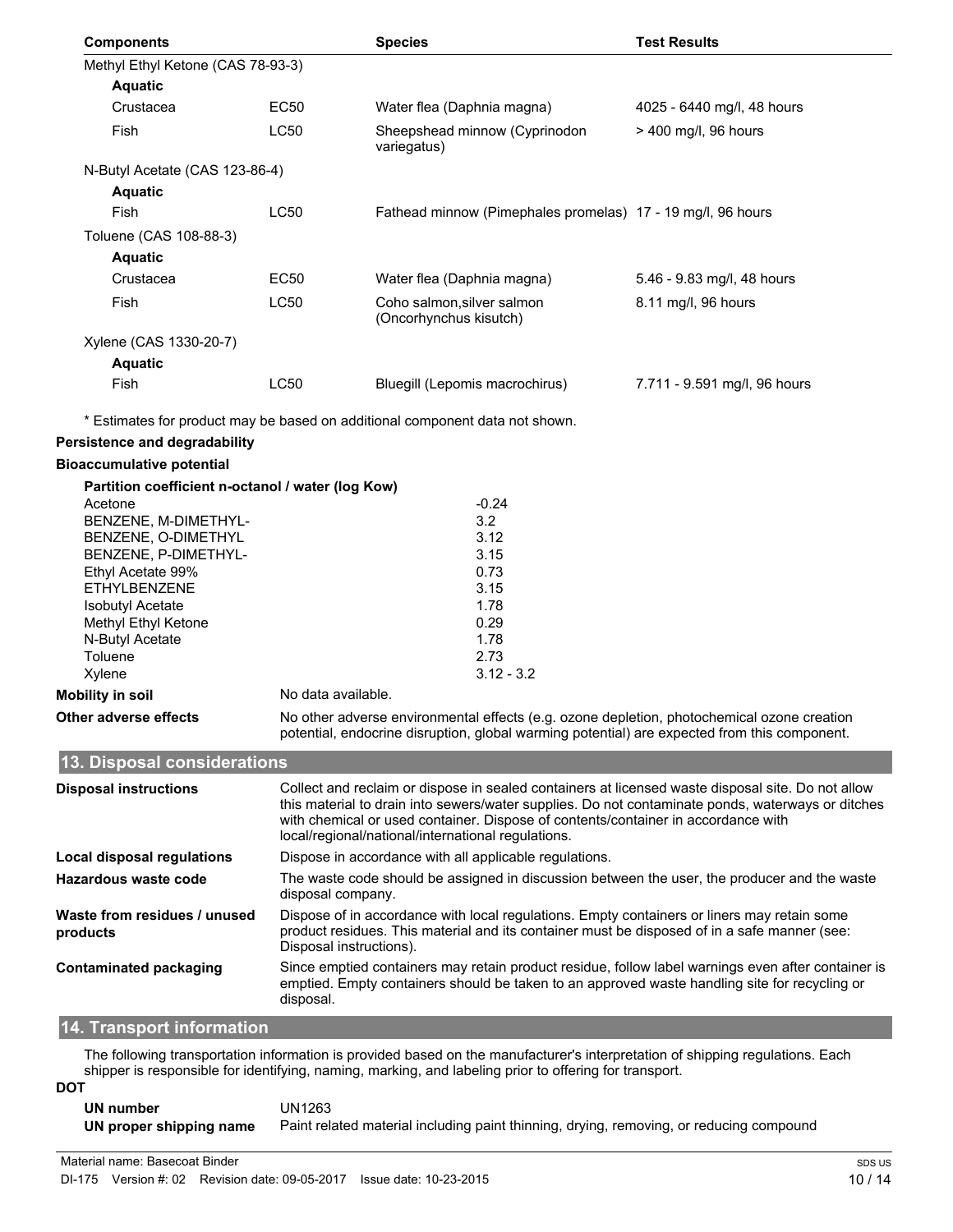| <b>Transport hazard class(es)</b>            |                                                                                                                                                                                               |
|----------------------------------------------|-----------------------------------------------------------------------------------------------------------------------------------------------------------------------------------------------|
| <b>Class</b>                                 | 3                                                                                                                                                                                             |
| <b>Subsidiary risk</b>                       | $\blacksquare$                                                                                                                                                                                |
| Label(s)                                     | 3                                                                                                                                                                                             |
| Packing group                                | $\mathbf{H}$                                                                                                                                                                                  |
|                                              | Special precautions for user Read safety instructions, SDS and emergency procedures before handling.                                                                                          |
| <b>Special provisions</b>                    | 149, B52, IB2, T4, TP1, TP8, TP28                                                                                                                                                             |
| <b>Packaging exceptions</b>                  | 150                                                                                                                                                                                           |
| Packaging non bulk                           | 173                                                                                                                                                                                           |
| Packaging bulk                               | 242                                                                                                                                                                                           |
| <b>IATA</b>                                  |                                                                                                                                                                                               |
| <b>UN number</b>                             | <b>UN1263</b>                                                                                                                                                                                 |
| UN proper shipping name                      | Paint related material (including paint thinning or reducing compounds)                                                                                                                       |
| <b>Transport hazard class(es)</b>            |                                                                                                                                                                                               |
| <b>Class</b>                                 | 3                                                                                                                                                                                             |
| <b>Subsidiary risk</b>                       |                                                                                                                                                                                               |
| Packing group                                | $\mathbf{H}$                                                                                                                                                                                  |
| <b>Environmental hazards</b>                 | No.                                                                                                                                                                                           |
| <b>ERG Code</b>                              | 3L                                                                                                                                                                                            |
| <b>Other information</b>                     | Special precautions for user Read safety instructions, SDS and emergency procedures before handling.                                                                                          |
| Passenger and cargo<br>aircraft              | Allowed with restrictions.                                                                                                                                                                    |
| Cargo aircraft only                          | Allowed with restrictions.                                                                                                                                                                    |
| <b>IMDG</b>                                  |                                                                                                                                                                                               |
| <b>UN number</b>                             | UN1263                                                                                                                                                                                        |
| UN proper shipping name                      | PAINT (including paint, lacquer, enamel, stain, shellac, varnish, polish, liquid filler and liquid<br>lacquer base) or PAINT RELATED MATERIAL (including paint thinning or reducing compound) |
| <b>Transport hazard class(es)</b>            |                                                                                                                                                                                               |
| <b>Class</b>                                 | 3                                                                                                                                                                                             |
| <b>Subsidiary risk</b>                       |                                                                                                                                                                                               |
| Packing group                                | $\mathbf{H}$                                                                                                                                                                                  |
| <b>Environmental hazards</b>                 |                                                                                                                                                                                               |
| <b>Marine pollutant</b>                      | No.                                                                                                                                                                                           |
| EmS                                          | $F-E, S-E$                                                                                                                                                                                    |
|                                              | Special precautions for user Read safety instructions, SDS and emergency procedures before handling.                                                                                          |
| Transport in bulk according to               | Not established.                                                                                                                                                                              |
| Annex II of MARPOL 73/78 and<br>the IBC Code |                                                                                                                                                                                               |

# **DOT**

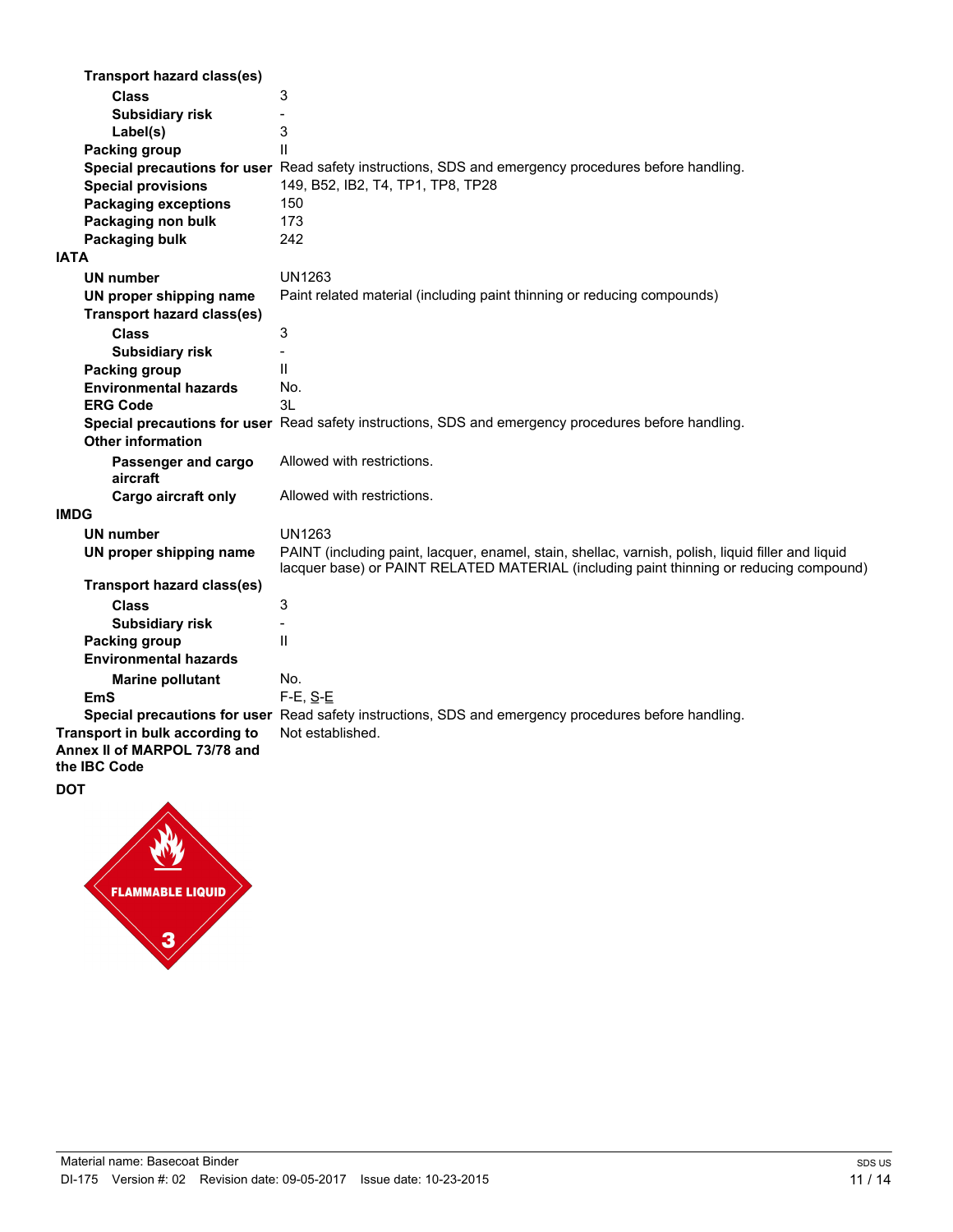

### **15. Regulatory information**

**US federal regulations**

This product is a "Hazardous Chemical" as defined by the OSHA Hazard Communication Standard, 29 CFR 1910.1200.

**TSCA Section 12(b) Export Notification (40 CFR 707, Subpt. D)**

Not regulated.

#### **CERCLA Hazardous Substance List (40 CFR 302.4)**

| Acetone (CAS 67-64-1)               | Listed. |
|-------------------------------------|---------|
| BENZENE, M-DIMETHYL- (CAS 108-38-3) | Listed. |
| BENZENE, O-DIMETHYL (CAS 95-47-6)   | Listed. |
| BENZENE, P-DIMETHYL- (CAS 106-42-3) | Listed. |
| Ethyl Acetate 99% (CAS 141-78-6)    | Listed. |
| ETHYLBENZENE (CAS 100-41-4)         | Listed. |
| Isobutyl Acetate (CAS 110-19-0)     | Listed. |
| Methyl Ethyl Ketone (CAS 78-93-3)   | Listed. |
| N-Butyl Acetate (CAS 123-86-4)      | Listed. |
| Toluene (CAS 108-88-3)              | Listed. |
| Xylene (CAS 1330-20-7)              | Listed. |
|                                     |         |

#### **SARA 304 Emergency release notification**

Not regulated.

## **OSHA Specifically Regulated Substances (29 CFR 1910.1001-1050)** Not regulated.

#### **Superfund Amendments and Reauthorization Act of 1986 (SARA)**

Immediate Hazard - Yes Delayed Hazard - Yes Fire Hazard - Yes Pressure Hazard - No Reactivity Hazard - No

#### **SARA 302 Extremely hazardous substance**

Not listed.

**Hazard categories**

## **SARA 311/312 Hazardous** No

**chemical**

### **SARA 313 (TRI reporting)**

| <b>Chemical name</b> | <b>CAS number</b> | $%$ by wt. |  |
|----------------------|-------------------|------------|--|
| BENZENE, M-DIMETHYL- | 108-38-3          | $1 - 3$    |  |
| BENZENE, O-DIMETHYL  | 95-47-6           | < 1        |  |
| BENZENE, P-DIMETHYL- | $106 - 42 - 3$    | $1 - < 3$  |  |
| <b>ETHYLBENZENE</b>  | $100 - 41 - 4$    | $1 - 3$    |  |
| Toluene              | 108-88-3          | $20 - 530$ |  |
| Xvlene               | 1330-20-7         | $\leq 1$   |  |

### **Other federal regulations**

### **Clean Air Act (CAA) Section 112 Hazardous Air Pollutants (HAPs) List**

BENZENE, M-DIMETHYL- (CAS 108-38-3) BENZENE, O-DIMETHYL (CAS 95-47-6) BENZENE, P-DIMETHYL- (CAS 106-42-3) ETHYLBENZENE (CAS 100-41-4) Toluene (CAS 108-88-3) Xylene (CAS 1330-20-7)

## **Clean Air Act (CAA) Section 112(r) Accidental Release Prevention (40 CFR 68.130)**

### Not regulated.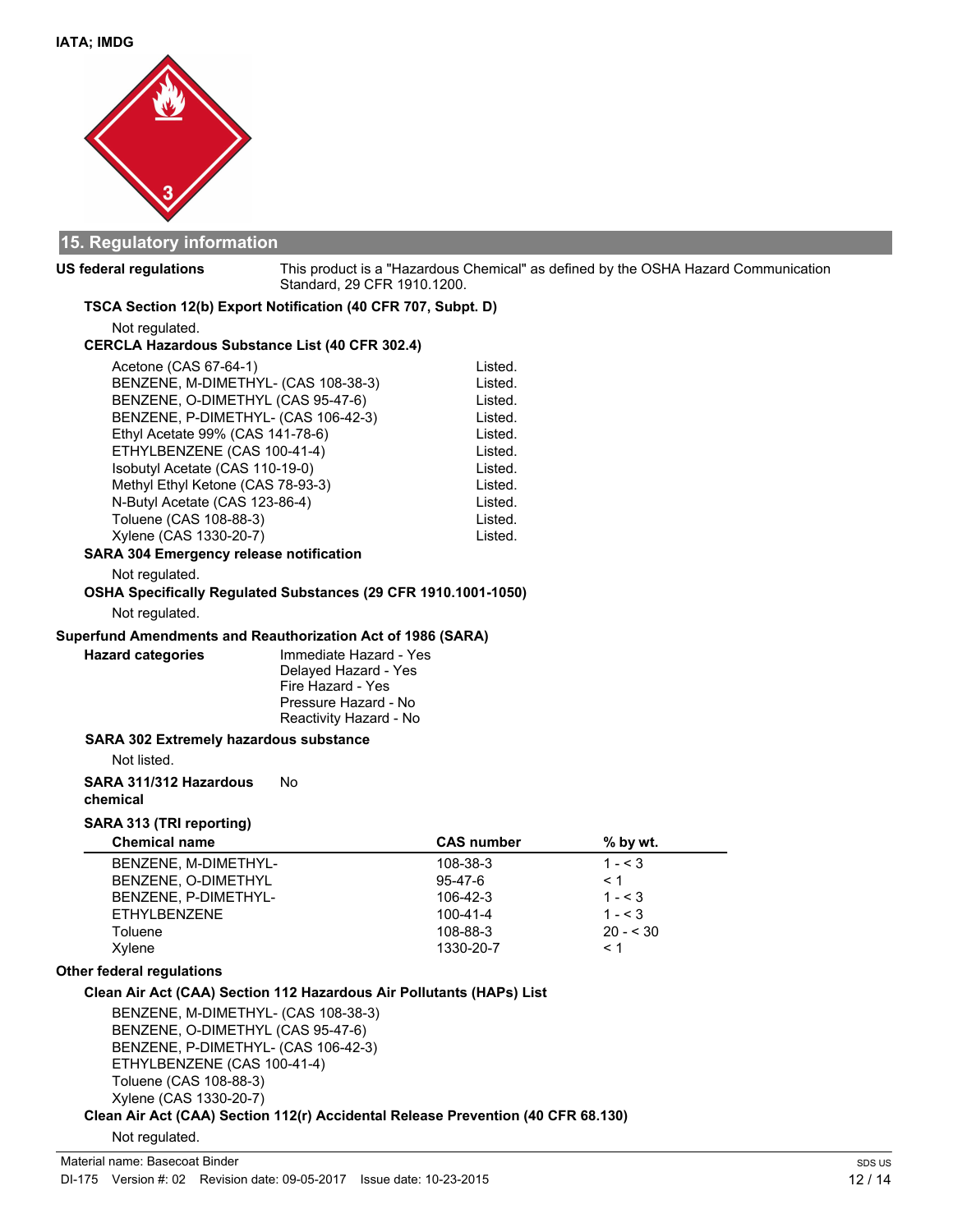| <b>Chemical Code Number</b>         |                                                 | Drug Enforcement Administration (DEA). List 2, Essential Chemicals (21 CFR 1310.02(b) and 1310.04(f)(2) and                                 |                        |
|-------------------------------------|-------------------------------------------------|---------------------------------------------------------------------------------------------------------------------------------------------|------------------------|
| Acetone (CAS 67-64-1)               |                                                 | 6532                                                                                                                                        |                        |
|                                     | Methyl Ethyl Ketone (CAS 78-93-3)               | 6714                                                                                                                                        |                        |
| Toluene (CAS 108-88-3)              |                                                 | 6594                                                                                                                                        |                        |
|                                     |                                                 | Drug Enforcement Administration (DEA). List 1 & 2 Exempt Chemical Mixtures (21 CFR 1310.12(c))                                              |                        |
| Acetone (CAS 67-64-1)               |                                                 | 35 %WV                                                                                                                                      |                        |
|                                     | Methyl Ethyl Ketone (CAS 78-93-3)               | 35 %WV                                                                                                                                      |                        |
| Toluene (CAS 108-88-3)              |                                                 | 35 %WV                                                                                                                                      |                        |
|                                     | <b>DEA Exempt Chemical Mixtures Code Number</b> |                                                                                                                                             |                        |
| Acetone (CAS 67-64-1)               |                                                 | 6532                                                                                                                                        |                        |
|                                     | Methyl Ethyl Ketone (CAS 78-93-3)               | 6714                                                                                                                                        |                        |
| Toluene (CAS 108-88-3)              |                                                 | 594                                                                                                                                         |                        |
|                                     |                                                 | FEMA Priority Substances Respiratory Health and Safety in the Flavor Manufacturing Workplace                                                |                        |
| Acetone (CAS 67-64-1)               |                                                 | Low priority                                                                                                                                |                        |
|                                     | Ethyl Acetate 99% (CAS 141-78-6)                | Low priority                                                                                                                                |                        |
| Isobutyl Acetate (CAS 110-19-0)     |                                                 | Low priority                                                                                                                                |                        |
|                                     | Methyl Ethyl Ketone (CAS 78-93-3)               | Low priority                                                                                                                                |                        |
| N-Butyl Acetate (CAS 123-86-4)      |                                                 | Low priority                                                                                                                                |                        |
| US state regulations                |                                                 | WARNING: This product contains a chemical known to the State of California to cause cancer and<br>birth defects or other reproductive harm. |                        |
|                                     |                                                 | US - California Proposition 65 - CRT: Listed date/Carcinogenic substance                                                                    |                        |
| Ethanol (CAS 64-17-5)               |                                                 | Listed: April 29, 2011                                                                                                                      |                        |
|                                     |                                                 | Listed: July 1, 1988                                                                                                                        |                        |
|                                     | ETHYLBENZENE (CAS 100-41-4)                     | Listed: June 11, 2004                                                                                                                       |                        |
|                                     |                                                 | US - California Proposition 65 - CRT: Listed date/Developmental toxin                                                                       |                        |
| Ethanol (CAS 64-17-5)               |                                                 | Listed: October 1, 1987                                                                                                                     |                        |
| Methanol (CAS 67-56-1)              |                                                 | Listed: March 16, 2012                                                                                                                      |                        |
| Toluene (CAS 108-88-3)              |                                                 | Listed: January 1, 1991                                                                                                                     |                        |
|                                     |                                                 | US. California. Candidate Chemicals List. Safer Consumer Products Regulations (Cal. Code Regs, tit. 22, 69502.3,                            |                        |
| subd. $(a)$                         |                                                 |                                                                                                                                             |                        |
| Acetone (CAS 67-64-1)               |                                                 |                                                                                                                                             |                        |
|                                     | BENZENE, M-DIMETHYL- (CAS 108-38-3)             |                                                                                                                                             |                        |
|                                     | BENZENE, O-DIMETHYL (CAS 95-47-6)               |                                                                                                                                             |                        |
| BENZENE, P-DIMETHYL- (CAS 106-42-3) |                                                 |                                                                                                                                             |                        |
|                                     | ETHYLBENZENE (CAS 100-41-4)                     |                                                                                                                                             |                        |
|                                     | Methyl Ethyl Ketone (CAS 78-93-3)               |                                                                                                                                             |                        |
| Toluene (CAS 108-88-3)              |                                                 |                                                                                                                                             |                        |
| Xylene (CAS 1330-20-7)              |                                                 |                                                                                                                                             |                        |
| <b>International Inventories</b>    |                                                 |                                                                                                                                             |                        |
| Country(s) or region                | <b>Inventory name</b>                           |                                                                                                                                             | On inventory (yes/no)* |
| Australia                           |                                                 | Australian Inventory of Chemical Substances (AICS)                                                                                          | No.                    |
| Canada                              | Domestic Substances List (DSL)                  |                                                                                                                                             | Yes                    |
| Canada                              |                                                 | Non-Domestic Substances List (NDSL)                                                                                                         |                        |
| China                               |                                                 | Inventory of Existing Chemical Substances in China (IECSC)                                                                                  |                        |
| Europe                              |                                                 | European Inventory of Existing Commercial Chemical<br>Substances (EINECS)                                                                   |                        |
| Europe                              |                                                 | European List of Notified Chemical Substances (ELINCS)                                                                                      | No.                    |
| Japan                               |                                                 | Inventory of Existing and New Chemical Substances (ENCS)                                                                                    | Yes                    |
| Korea                               | Existing Chemicals List (ECL)                   |                                                                                                                                             | Yes                    |
| New Zealand                         | New Zealand Inventory                           |                                                                                                                                             | Yes                    |
| Philippines                         | (PICCS)                                         | Philippine Inventory of Chemicals and Chemical Substances                                                                                   | Yes                    |

United States & Puerto Rico Toxic Substances Control Act (TSCA) Inventory Yes

\*A "Yes" indicates that all components of this product comply with the inventory requirements administered by the governing country(s) A "No" indicates that one or more components of the product are not listed or exempt from listing on the inventory administered by the governing country(s).